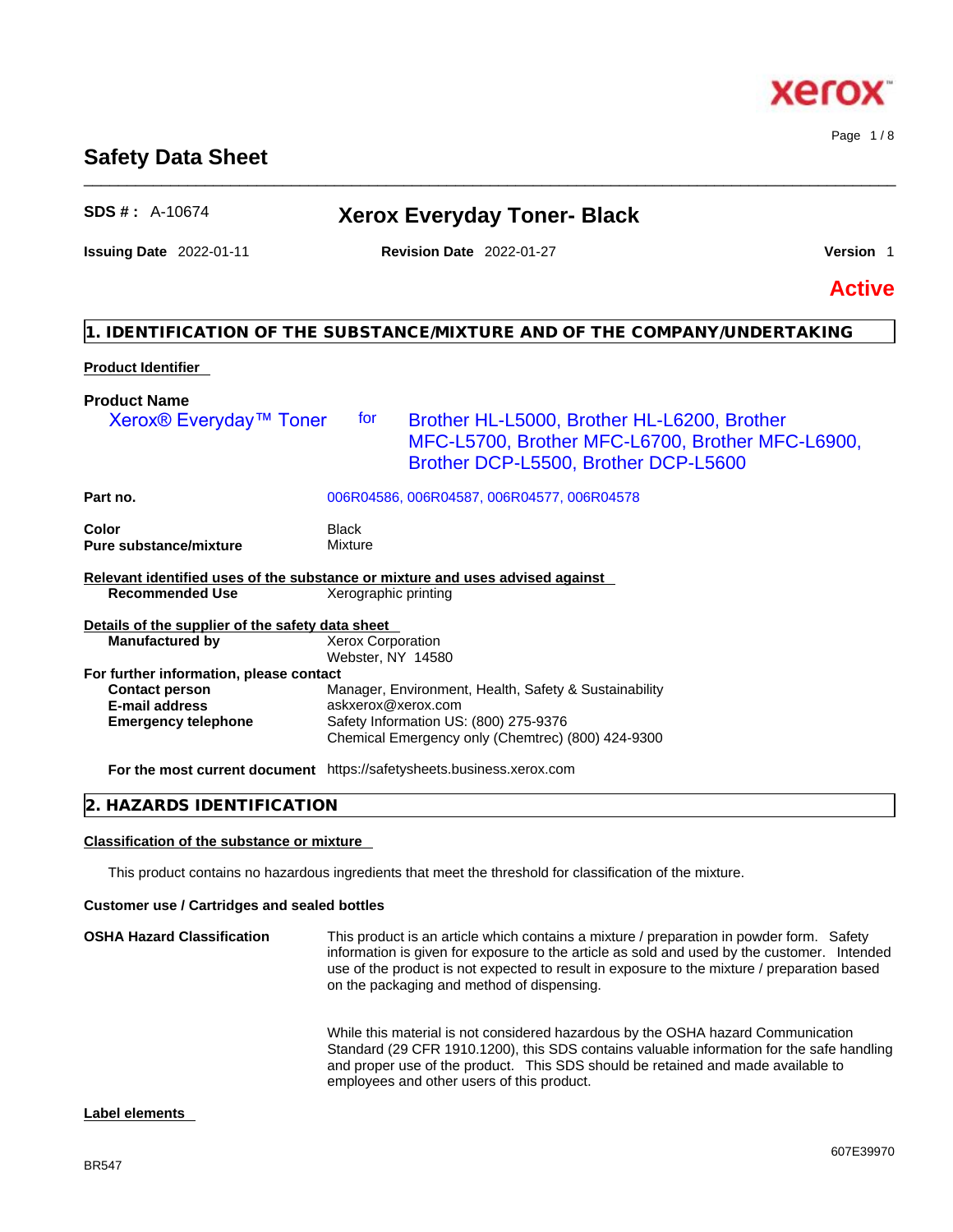

# \_\_\_\_\_\_\_\_\_\_\_\_\_\_\_\_\_\_\_\_\_\_\_\_\_\_\_\_\_\_\_\_\_\_\_\_\_\_\_\_\_\_\_\_\_\_\_\_\_\_\_\_\_\_\_\_\_\_\_\_\_\_\_\_\_\_\_\_\_\_\_\_\_\_\_\_\_\_\_\_\_\_\_\_\_\_\_\_\_\_\_\_\_\_ **SDS # :** A-10674 **Xerox Everyday Toner- Black** Page 2 / 8

| <b>Signal Word</b>              | None          |
|---------------------------------|---------------|
| <b>Hazard Statements</b>        | None required |
| <b>Precautionary Statements</b> | None required |

#### **Other hazards**

Not a PBT according to REACH Annex XIII May form explosible dust-air mixture if dispersed

# **3. COMPOSITION/INFORMATION ON INGREDIENTS**

#### **Mixtures**

| <b>Chemical Name</b>       | CAS No.    | Weight % | <b>Classification (Reg.</b><br>1272/2008) | l Hazard Statements l |
|----------------------------|------------|----------|-------------------------------------------|-----------------------|
| Styrene/acrylate copolymer | 25767-47-9 | 70-80    | --                                        | $\sim$ $\sim$         |
| Polypropylene wax          | 9003-07-0  | $5 - 15$ | --                                        | $- -$                 |
| Carbon black               | 1333-86-4  | $3 - 10$ | $\overline{\phantom{a}}$                  | $- -$                 |
| Amorphous silica           | 7631-86-9  |          | $\overline{\phantom{a}}$                  | $- -$                 |

"--" indicates no classification or hazard statements apply.

# **4. FIRST AID MEASURES**

#### **Description of first-aid measures**

| <b>General advice</b> | For external use only. When symptoms persist or in all cases of doubt seek medical advice.    |  |  |  |
|-----------------------|-----------------------------------------------------------------------------------------------|--|--|--|
|                       | Show this material safety data sheet to the doctor in attendance.                             |  |  |  |
| Eye contact           | Immediately flush with plenty of water. After initial flushing, remove any contact lenses and |  |  |  |
|                       | continue flushing for at least 15 minutes                                                     |  |  |  |
| <b>Skin contact</b>   | Wash skin with soap and water                                                                 |  |  |  |
| <b>Inhalation</b>     | Move to fresh air                                                                             |  |  |  |
| Ingestion             | Rinse mouth with water and afterwards drink plenty of water or milk                           |  |  |  |
|                       |                                                                                               |  |  |  |

### **Most important symptoms and effects, both acute and delayed**

| <b>Acute toxicity</b>                |                                                                                  |  |
|--------------------------------------|----------------------------------------------------------------------------------|--|
| <b>Eves</b>                          | No known effect                                                                  |  |
| <b>Skin</b>                          | No known effect                                                                  |  |
| <b>Inhalation</b>                    | No known effect                                                                  |  |
| <b>Ingestion</b>                     | No known effect                                                                  |  |
| <b>Chronic toxicity</b>              | No known effects under normal use conditions                                     |  |
| <b>Main symptoms</b>                 | Overexposure may cause:<br>mild respiratory irritation similar to nuisance dust. |  |
| <b>Aggravated Medical Conditions</b> | None under normal use conditions                                                 |  |
|                                      | ladisatian af immediate medical attentian and enesial treatment needsel          |  |

# **Indication of immediate medical attention and special treatment needed**

**Protection of first-aiders** No special protective equipment required **Notes to physician** Treat symptomatically

# **5. FIRE-FIGHTING MEASURES**

# **Extinguishing media**

**Suitable extinguishing media** Use water spray or fog; do not use straight streams, Foam **Unsuitable extinguishing media** Do not use a solid water stream as it may scatterand spread fire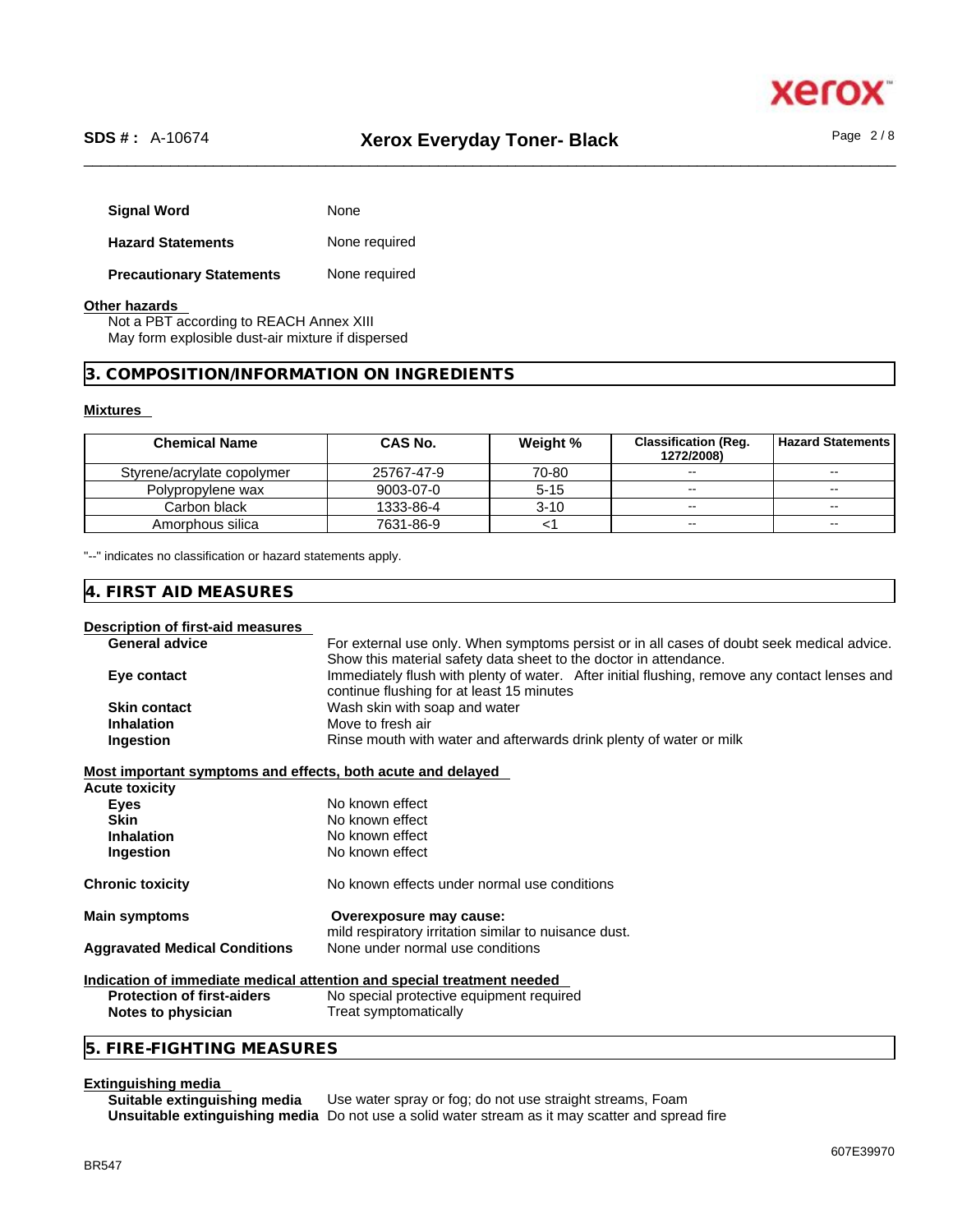#### **Special hazards arising from the substance or mixture**

Fine dust dispersed in air, in sufficient concentrations, and in the presence of an ignition source is a potential dust explosion hazard

#### **Hazardous combustion products**

Hazardous decomposition products due to incomplete combustion, Carbon oxides, Nitrogen oxides (NOx)

#### **Advice for fire-fighters**

In the event of fire and/or explosion do not breathe fumes. Wear fire/flame resistant/retardant clothing. Use self-contained pressure-demand breathing apparatus if needed to prevent exposure to smoke or airborne toxins. Wear self-contained breathing apparatus and protective suit

#### **Other information**

**Flammability** Not flammable. Will not readily ignite. **Flash point** Not applicable

# **6. ACCIDENTAL RELEASE MEASURES**

### **Personal precautions, protective equipment and emergency procedures**

Avoid breathing dust

### **Environmental precautions**

Although toner is not an aquatic toxin, microplastics may be a physical hazard to aquatic life and should not be allowed to enter drains, sewers, or waterways

#### **Methods and material for containment and cleaning up**

**Methods for containment** Prevent dust cloud

**Methods for cleaning up** Use an electrically protected vacuum cleaner to remove excess, then wash with COLD water. Hot water fuses the toner, making it difficult to remove

#### **Reference to other sections**

See section 12 for additional ecological information See Section 13 for additional information

### **7. HANDLING AND STORAGE**

# **Precautions for safe handling**

**Advice on safe handling** Handle in accordance with good industrial hygiene and safety practice, Avoid dust accumulation in enclosed space, Prevent dust cloud

**Hygiene measures** None under normal use conditions

### **Conditions for safe storage, including any incompatibilities**

**Technical measures and storage conditions**

Keep container tightly closed in a dry and well-ventilated place, Store at room temperature

**Incompatible products** None

#### **Specific end uses**

Xerographic printing

### **8. EXPOSURE CONTROLS/PERSONAL PROTECTION**

#### **Control parameters**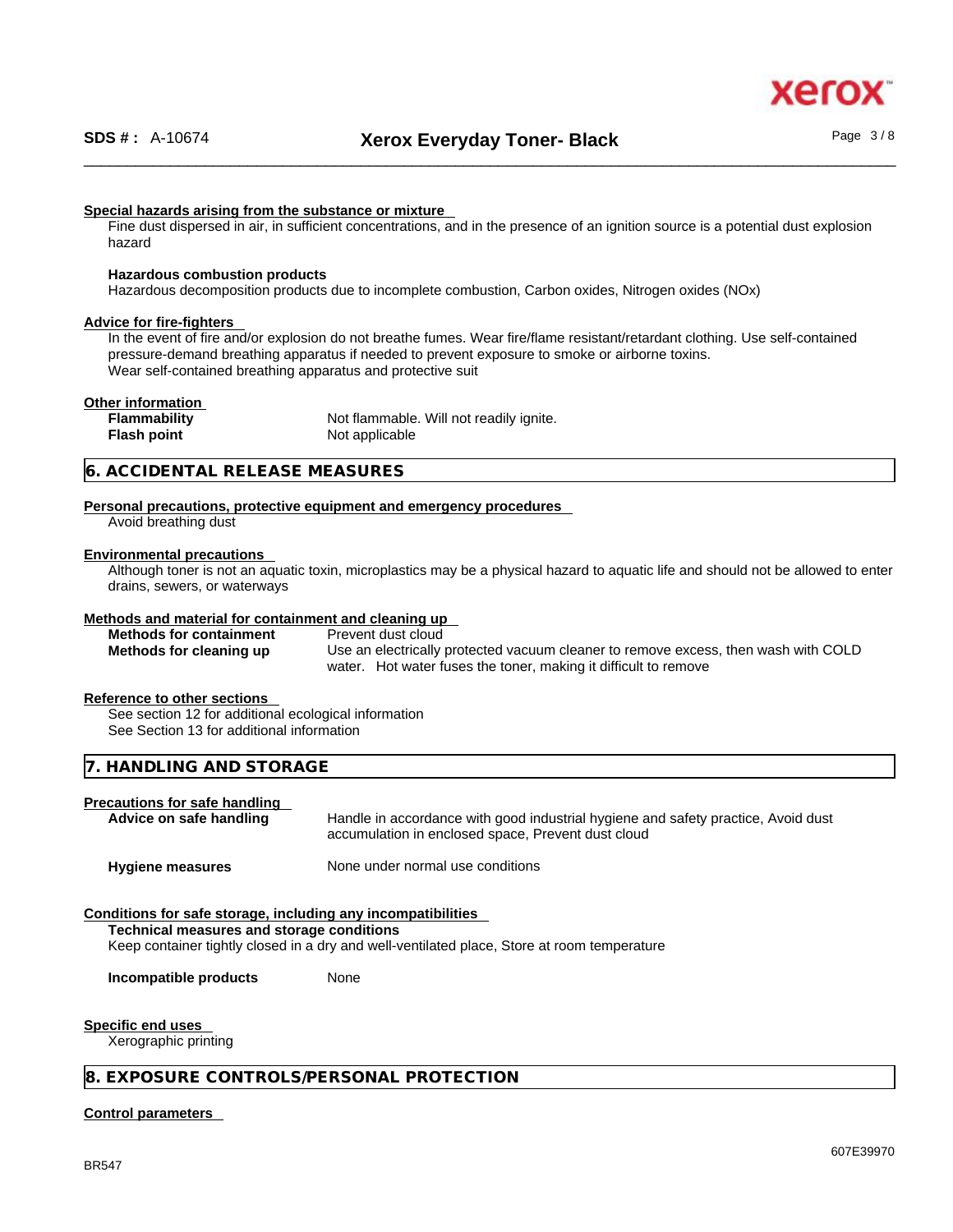# \_\_\_\_\_\_\_\_\_\_\_\_\_\_\_\_\_\_\_\_\_\_\_\_\_\_\_\_\_\_\_\_\_\_\_\_\_\_\_\_\_\_\_\_\_\_\_\_\_\_\_\_\_\_\_\_\_\_\_\_\_\_\_\_\_\_\_\_\_\_\_\_\_\_\_\_\_\_\_\_\_\_\_\_\_\_\_\_\_\_\_\_\_\_ **SDS # :** A-10674 **Xerox Everyday Toner- Black** Page 4 / 8

xerc

| <b>Exposure Limits</b>      |                                            |
|-----------------------------|--------------------------------------------|
| <b>ACGIH TLV TWA</b>        | 10 mg/m <sup>3</sup> (inhalable particles) |
| <b>ACGIH TLV TWA</b>        | 3 mg/m <sup>3</sup> (respirable dust)      |
| <b>OSHA PEL TWA</b>         | 15 mg/m <sup>3</sup> (total dust)          |
| <b>OSHA PEL TWA</b>         | 5 mg/m <sup>3</sup> (respirable dust)      |
| <b>Xerox Exposure Limit</b> | 2.5 mg/m <sup>3</sup> (total dust)         |
| <b>Xerox Exposure Limit</b> | 0.4 mg/m <sup>3</sup> (respirable dust)    |

#### **Component Information**

| <b>Chemical Name</b> | <b>ACGIH TLV</b> | <b>OSHA PEI</b> |
|----------------------|------------------|-----------------|
| ⊧black               | TWA: 5           | TWA.            |
| ' arbon.             | ma/m             | ma/m            |

**Exposure controls<br>
Engineering measures** 

**None under normal use conditions** 

# **Individual protection measures, such as personal protective equipment (PPE)**

| <b>Eye/Face protection</b>    | No special protective equipment required  |
|-------------------------------|-------------------------------------------|
| <b>Hand protection</b>        | No special protective equipment required  |
| Skin and body protection      | No special protective equipment required  |
| <b>Respiratory protection</b> | No special protective equipment required. |
| <b>Thermal hazards</b>        | None under normal processing              |

# **Environmental Exposure Controls**

**Environmental Exposure Controls**  Keep out of drains, sewers, ditches and waterways

# **9. PHYSICAL AND CHEMICAL PROPERTIES**

### **Information on basic physical and chemical properties**

| Appearance<br><b>Physical state</b><br>Color                                                                                                                                                                                               | Powder<br>Solid<br><b>Black</b>   |                                                                                                                                                                                                 | Odor<br><b>Odor threshold</b><br>рH | Faint<br>Not applicable<br>Not applicable                                                    |
|--------------------------------------------------------------------------------------------------------------------------------------------------------------------------------------------------------------------------------------------|-----------------------------------|-------------------------------------------------------------------------------------------------------------------------------------------------------------------------------------------------|-------------------------------------|----------------------------------------------------------------------------------------------|
| <b>Flash point</b>                                                                                                                                                                                                                         |                                   | Not applicable                                                                                                                                                                                  |                                     |                                                                                              |
| <b>Melting / Freezing Point</b><br><b>Boiling point/range</b><br>Softening point                                                                                                                                                           |                                   | Not applicable<br>Not applicable<br>$49 - 60 °C$                                                                                                                                                | 120 - 140 °F                        |                                                                                              |
| <b>Evaporation rate</b><br><b>Flammability</b>                                                                                                                                                                                             | <b>Flammability Limits in Air</b> | Not applicable<br>Not flammable. Will not readily ignite.<br>Not applicable                                                                                                                     |                                     |                                                                                              |
| Vapor pressure<br>Vapor density<br><b>Specific gravity</b><br><b>Water solubility</b><br><b>Partition coefficient</b><br><b>Autoignition temperature</b><br><b>Viscosity</b><br><b>Explosive properties</b><br><b>Oxidizing properties</b> | <b>Decomposition temperature</b>  | Not applicable<br>Not applicable<br>$-2$<br>Negligible<br>Not applicable<br>Not applicable<br>Not determined<br>Not applicable<br>source is a potential dust explosion hazard<br>Not applicable |                                     | Fine dust dispersed in air, in sufficient concentrations, and in the presence of an ignition |
|                                                                                                                                                                                                                                            |                                   |                                                                                                                                                                                                 |                                     |                                                                                              |
| ∩∔har infarmatian                                                                                                                                                                                                                          |                                   |                                                                                                                                                                                                 |                                     |                                                                                              |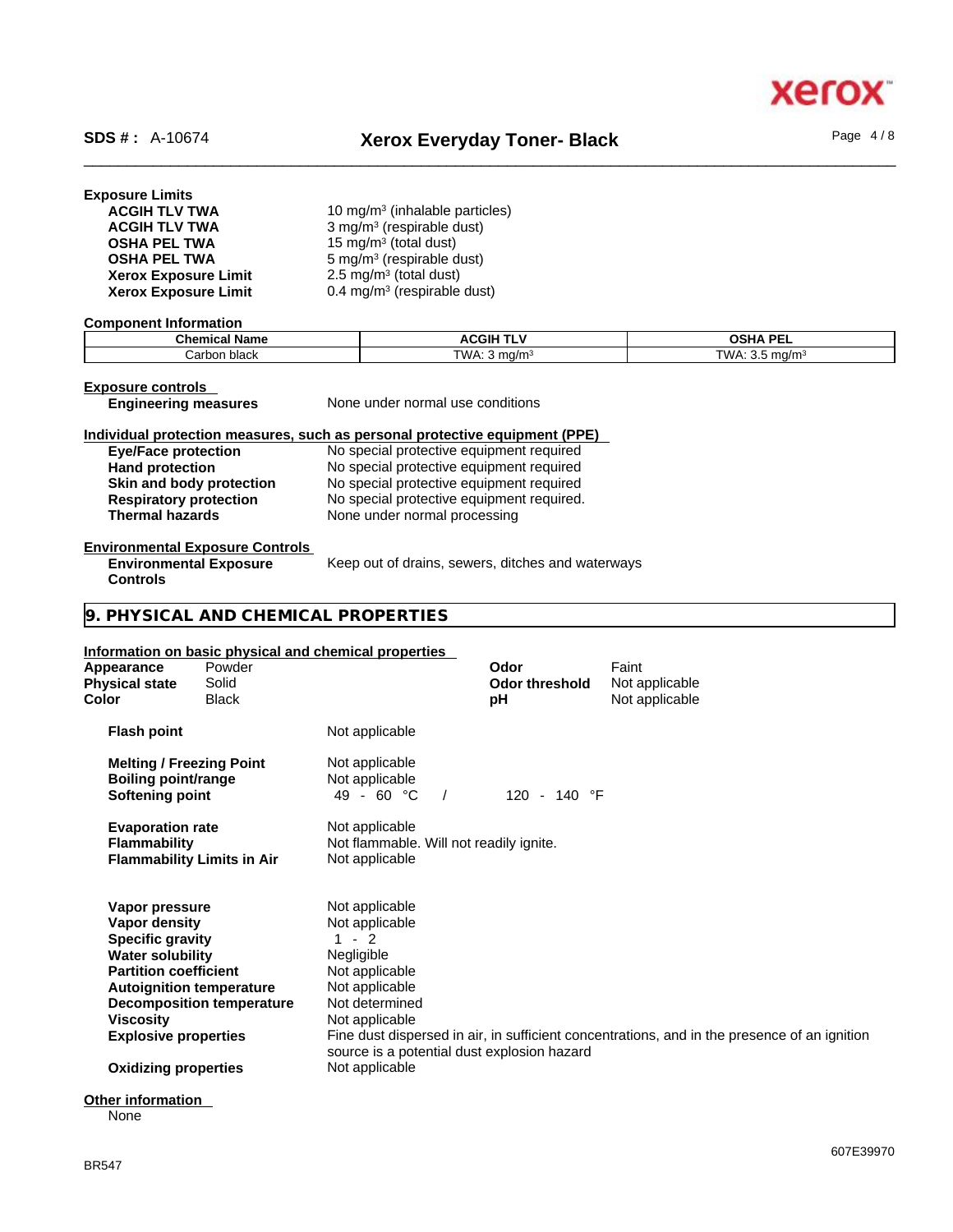xerc

# **10. STABILITY AND REACTIVITY**

#### **Reactivity**

No dangerous reaction known under conditions of normal use

#### **Chemical stability**

Stable under normal conditions.

#### **Possibility of hazardous reactions**

# **Hazardous reactions** None under normal processing

**Hazardous polymerization** Hazardous polymerization does not occur

#### **Conditions to avoid**

Prevent dust cloud. Fine dust dispersed in air, in sufficient concentrations, and in the presence of an ignition source is a potential dust explosion hazard.

# **Incompatible Materials**

None

#### **Hazardous decomposition products**

None under normal use

### **11. TOXICOLOGICAL INFORMATION**

*The toxicity data noted below is based on the test results of similar reprographic materials.* 

#### **Information on toxicological effects**

| <b>Acute toxicity</b>      |                                       |  |
|----------------------------|---------------------------------------|--|
| <b>Product Information</b> |                                       |  |
| <b>Irritation</b>          | No skin irritation, No eye irritation |  |
| Oral LD50                  | $> 5$ g/kg (rat)                      |  |
| Dermal LD50                | $> 5$ g/kg (rabbit)                   |  |
| <b>LC50 Inhalation</b>     | $> 5$ mg/L (rat, 4 hr)                |  |

#### **Component Information**

| <b>Chemical Name</b> | <b>LC50</b> Inhalation | <b>Dermal LD50</b>    | Oral LD50              |
|----------------------|------------------------|-----------------------|------------------------|
| Carbon black         |                        | Rabbit<br>3 g/kg      | 15400 mg/kg<br>์ Rat i |
| Amorphous silica     | Rat .<br>>2.2 ma/L     | Rabbit<br>>2000 mg/kg | ، Rat '<br>>5000 mg/kg |

#### **Chronic toxicity**

| <b>Sensitization</b>        | No sensitization responses were obs |
|-----------------------------|-------------------------------------|
| <b>Neurological Effects</b> | No information available            |
| Target organ effects        | None known                          |

sponses were observed

**CMR Effects** 

| <b>Mutagenic effects</b>     |                                                                           | Not mutagenic in AMES Test |             |
|------------------------------|---------------------------------------------------------------------------|----------------------------|-------------|
| <b>Reproductive toxicity</b> | This product does not contain any known or suspected reproductive hazards |                            |             |
| Carcinogenicity              | See "Other Information" in this section.                                  |                            |             |
| <b>Chemical Name</b>         |                                                                           | <b>NTP</b>                 | <b>IARC</b> |
| Carbon black                 |                                                                           |                            | 2B          |

#### **Other information**

The IARC (International Agency for Research on Cancer) has listed carbon black as "possibly carcinogenic to humans". However, Xerox has concluded that the presence of carbon black in this mixture does not present a health hazard. The IARC classification is based on studies evaluating pure, "free" carbon black. In contrast, toner is a formulation composed of specially prepared polymer and a small amount of carbon black (or other pigment). In the process of making toner, the small amount of carbon black becomes encapsulated within a matrix. Xerox has performed extensive testing of toner, including a chronic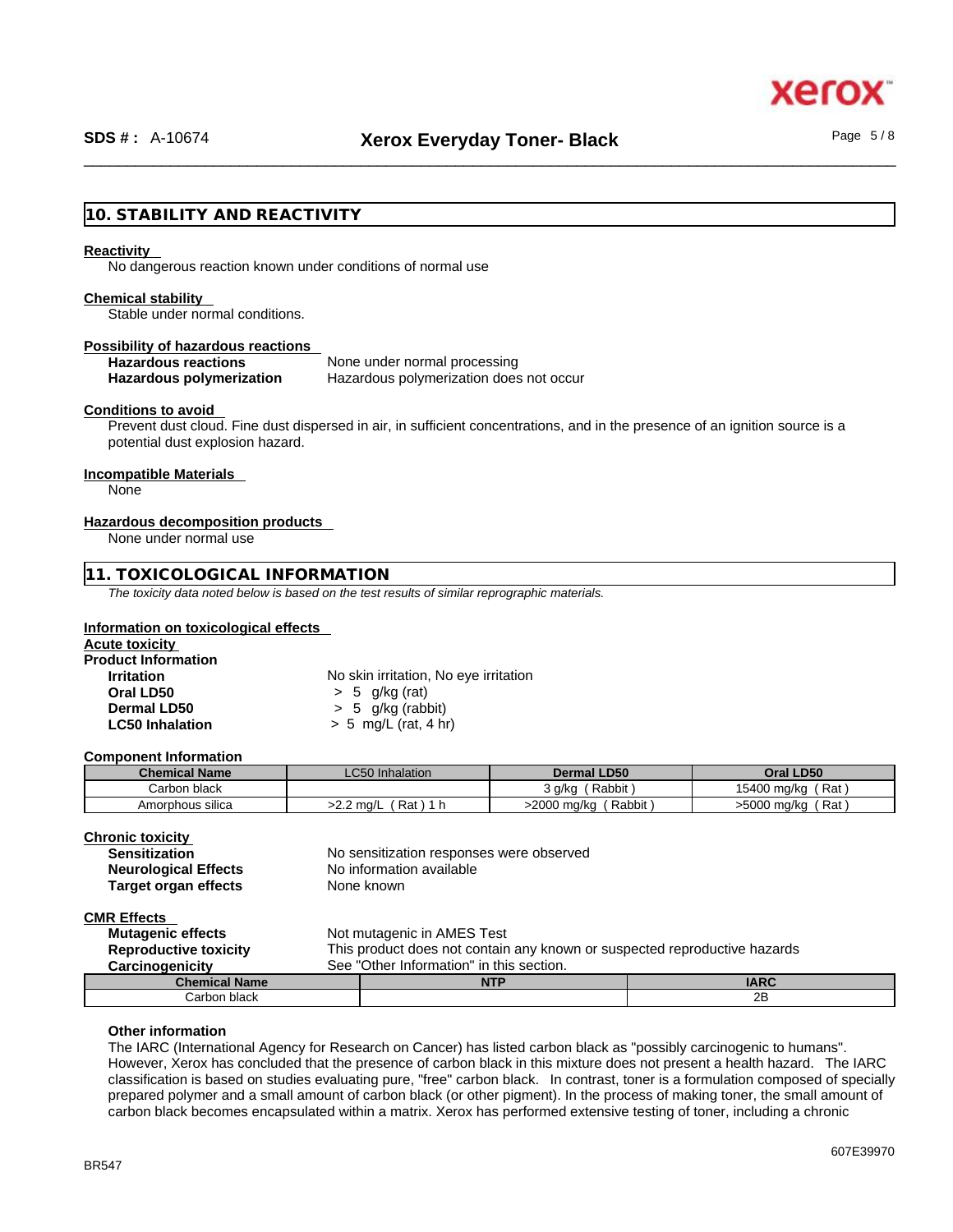

bioassay (test for potential carcinogenicity). Exposure to toner did not produce evidence of cancer in exposed animals. The results were submitted to regulatory agencies and published extensively.

| Other toxic effects      |                |  |
|--------------------------|----------------|--|
| <b>Aspiration Hazard</b> | Not applicable |  |
| Other adverse effects    | None known     |  |

#### **Information on other hazards**

**Endocrine disrupting properties** This product does not contain any known or suspected endocrine disruptors

# **12. ECOLOGICAL INFORMATION**

#### **Toxicity**

On available data, the mixture / preparation is not harmful to aquatic life

#### **Component Information**

| <b>Chemical Name</b> | <b>Toxicity to algae</b>                                   | <b>Toxicity to fish</b>                      | <b>Toxicity to</b> | Toxicity to daphnia and      |
|----------------------|------------------------------------------------------------|----------------------------------------------|--------------------|------------------------------|
|                      |                                                            |                                              | microorganisms     | lother aquatic invertebrates |
| Carbon black         |                                                            |                                              |                    | EC50 > 5600 mg/L 24 h        |
| Amorphous silica     | 440 mg/L EC50 72 h<br>(Pseudokirchneriella<br>subcapitata) | $LC50 = 5000$ mg/L<br>Brachydanio rerio 96 h |                    | $EC50 = 7600$ mg/L 48 h      |

#### **Persistence and degradability**

Not readily biodegradable

# **Bioaccumulative potential**

Bioaccumulation is unlikely

#### **Mobility in soil**

Insoluble in water

# **Results of PBT and vPvB assessment**

This substance is not considered to be persistent, bioaccumulating nor toxic (PBT)

#### **Endocrine disrupting properties**

This product does not contain any known or suspected endocrine disruptors

#### **Other adverse effects**

Although toner is not an aquatic toxin, microplastics may be a physical hazard to aquatic life and should not be allowed to enter drains, sewers, or waterways.

| 13. DISPOSAL CONSIDERATIONS                              |                                                                                                                                                                             |  |
|----------------------------------------------------------|-----------------------------------------------------------------------------------------------------------------------------------------------------------------------------|--|
| Waste treatment methods<br><b>Waste Disposal Methods</b> | Can be landfilled or incinerated, when in compliance with local regulations If incineration is<br>to be carried out, care must be exercised to prevent dust clouds forming. |  |
| Contaminated packaging                                   | No special precautions are needed in handling this material                                                                                                                 |  |
| Other information                                        | Although toner is not an aquatic toxin, microplastics may be a physical hazard to aquatic life<br>and should not be allowed to enter drains, sewers, or waterways.          |  |
|                                                          |                                                                                                                                                                             |  |

# **14. TRANSPORT INFORMATION**

This material is not subject to regulation as a hazardous material for shipping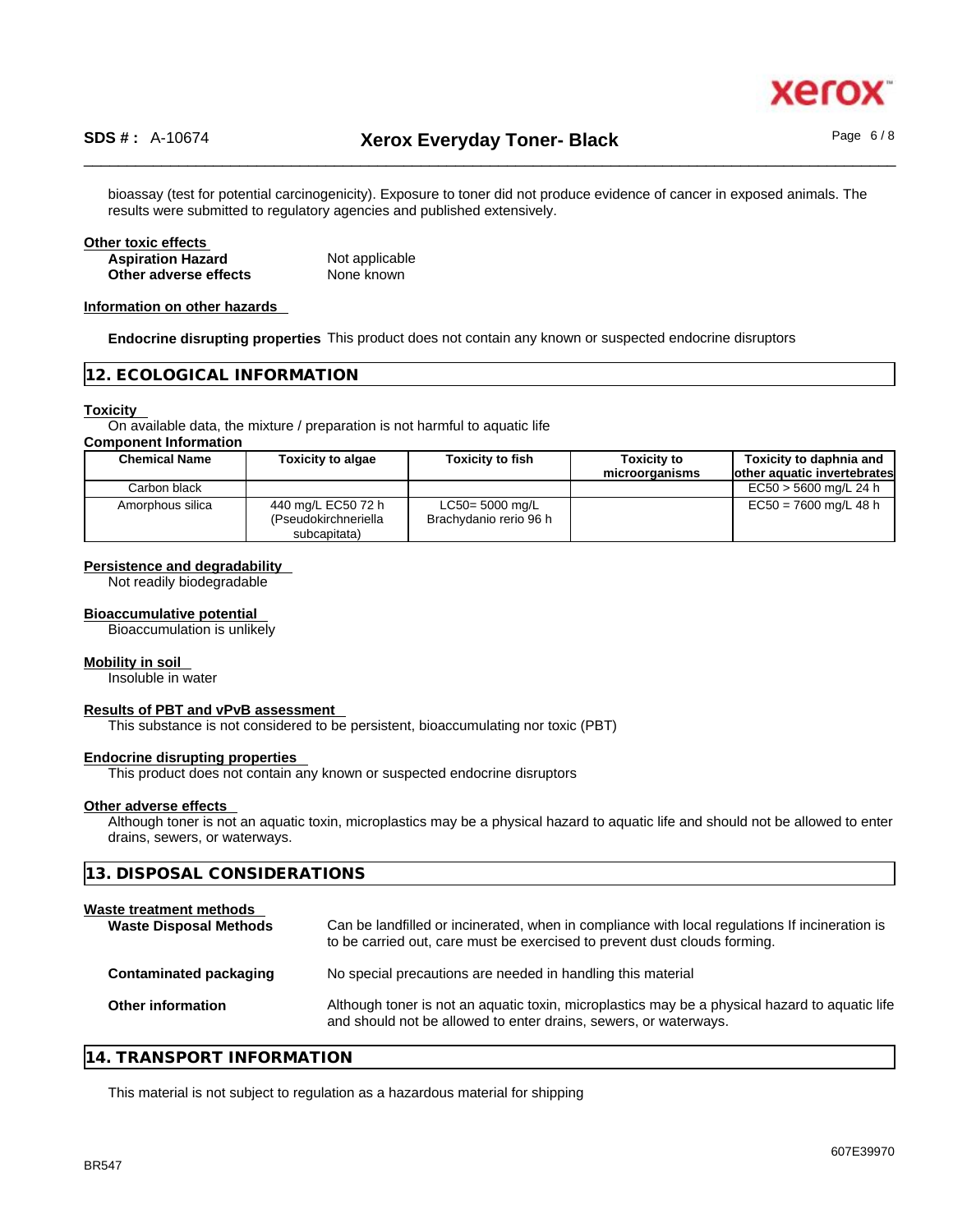xer

# **15. REGULATORY INFORMATION**

### **Safety, health and environmental regulations/legislation specific for the substance or mixture**

#### **OSHA Regulatory Status**

This product is an article which contains a mixture / preparation in powder form. Safety information is given for exposure to the article as sold and used by the customer. Intended use of the product is not expected to result in exposure to the mixture / preparation based on the packaging and method of dispensing.

While this material is not considered hazardous by the OSHA hazard Communication Standard (29 CFR 1910.1200), this SDS contains valuable information for the safe handling and proper use of the product. This SDS should be retained and made available to employees and other users of this product.

### **Canada**

This product has been classified in accordance with the hazard criteria of the Hazardous Products Regulations (HPR), and the SDS contains all the information required by the HPR.

#### **International Inventories**

| <b>TSCA</b>     | Complies |
|-----------------|----------|
| <b>DSL/NDSL</b> | Complies |

# **U.S. Federal Regulations**

#### **SARA 313**

Section 313 of Title III of the Superfund Amendments and Reauthorization Act of 1986 (SARA). This product does not contain any chemicals which are subject to the reporting requirements of the Act and Title 40 of the Code of Federal Regulations, Part 372 **Clean Water Act**

This product is not regulated as a pollutant pursuant to the Clean Water Act (40 CFR 122.21 and 40 CFR 122.42).

#### **Clean Air Act,Section 112 Hazardous Air Pollutants (HAPs) (see 40 CFR 61)**

This product is not regulated as a hazardous air pollutant (HAPS) under Section 112 of the Clean Air Act Amendments of 1990. **CERCLA**

This material, as supplied, does not contain any substances regulated as hazardous substances under the Comprehensive Environmental Response Compensation and Liability Act (CERCLA) (40 CFR 302) or the Superfund Amendments and Reauthorization Act (SARA) (40 CFR 355). There may be specific reporting requirements at the local, regional, or state level pertaining to releases of this material

# **US State Regulations**

### **California Proposition 65**

Carbon black is regulated under California Proposition 65 only if in the form of "airborne, unbound particles of respirable size". Toner products do not contain carbon black in the form of "airborne, unbound particles of respirable size". Therefore, the requirements of Proposition 65 do not apply to this product.

| Name<br>วิhemical | <b>CAS No.</b>   | .<br>cЕ<br>ాrop. 6ు<br>California |
|-------------------|------------------|-----------------------------------|
| Carbon black      | 122200<br>∸00 הי | Carcinoden                        |

#### **U.S. State Right-to-Know Regulations**

Although this product contains substances included in some U.S. State Right-to-Know regulations, the particles are bound in a unique matrix and, therefore, the product does not pose any specific hazard.

### **16. OTHER INFORMATION**

| <b>Issuing Date</b>  | 2022-01-11      |
|----------------------|-----------------|
| <b>Revision Date</b> | 2022-01-27      |
| <b>Revision Note</b> | Initial Release |
| <b>Disclaimer</b>    |                 |

**The information provided on this SDS is correct to the best of our knowledge, information and belief at the date of its publication. The information given is designed only as a guide for safe handling, use, processing, storage, transportation, disposal and release and is not to be considered as a warranty or quality specification. The information relates only to the specific material designated and may not be**